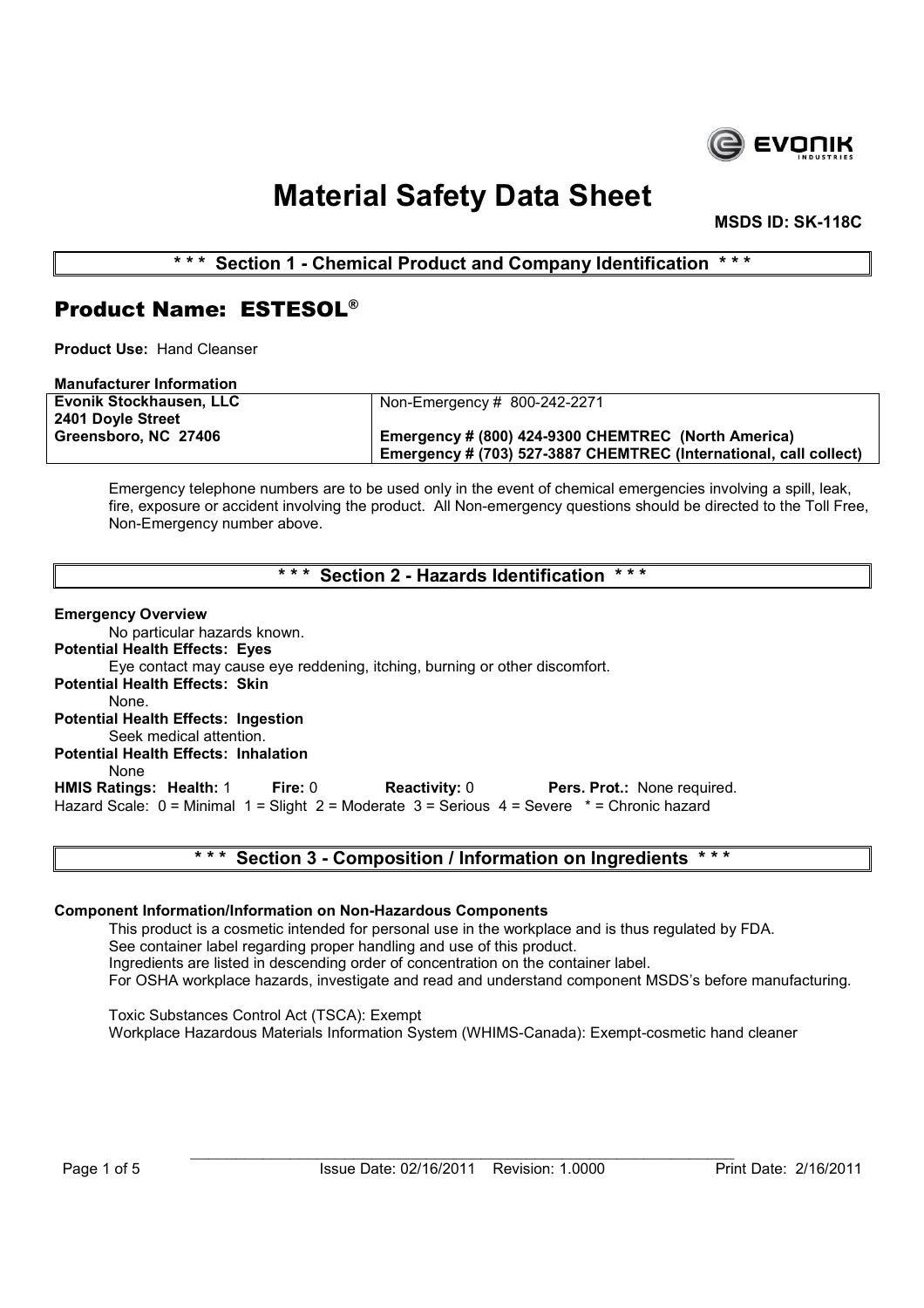### \*\*\* Section 4 - First Aid Measures \*\*\*

### First Aid: Eyes

In case of contact, immediately flush eyes with large amounts of water, continuing to flush for 15 minutes. If irritation persists get medical attention.

#### First Aid: Skin

Intended as a cosmetic hand cleaner. Non-toxic.

### First Aid: Ingestion

Non-toxic

### First Aid: Inhalation

If symptoms are experienced, remove source of contamination or move victim to fresh air.

### \*\*\* Section 5 - Fire Fighting Measures \*\*\*

### General Fire Hazards

None.

Upper Flammable Limit (UFL): Not determined Lower Flammable Limit (LFL): Not determined Method Used: PMCC Flash Point: N/A Flammability Classification: Not Flammable Auto Ignition: Not determined

### Hazardous Combustion Products

None identified.

#### Extinguishing Media

Dry chemical, foam, carbon dioxide, water fog.

#### Fire Fighting Equipment/Instructions

Firefighters should wear self-contained air supplied breathing apparatus in enclosed areas or in areas of heavy smoke or fumes.

#### NFPA Ratings: Health: 1 Fire: 0 Reactivity: 0

Hazard Scale: 0 = Minimal 1 = Slight 2 = Moderate 3 = Serious 4 = Severe

### \*\*\* Section 6 - Accidental Release Measures \*\*\*

#### Containment Procedures

Absorb spill with inert material.

### Clean-Up Procedures

Absorb spill with inert material. Shovel material into appropriate container for disposal. Flush small residuals to the drain for normal biological wastewater treatment.

## Evacuation Procedures

### None.

Special Procedures

None.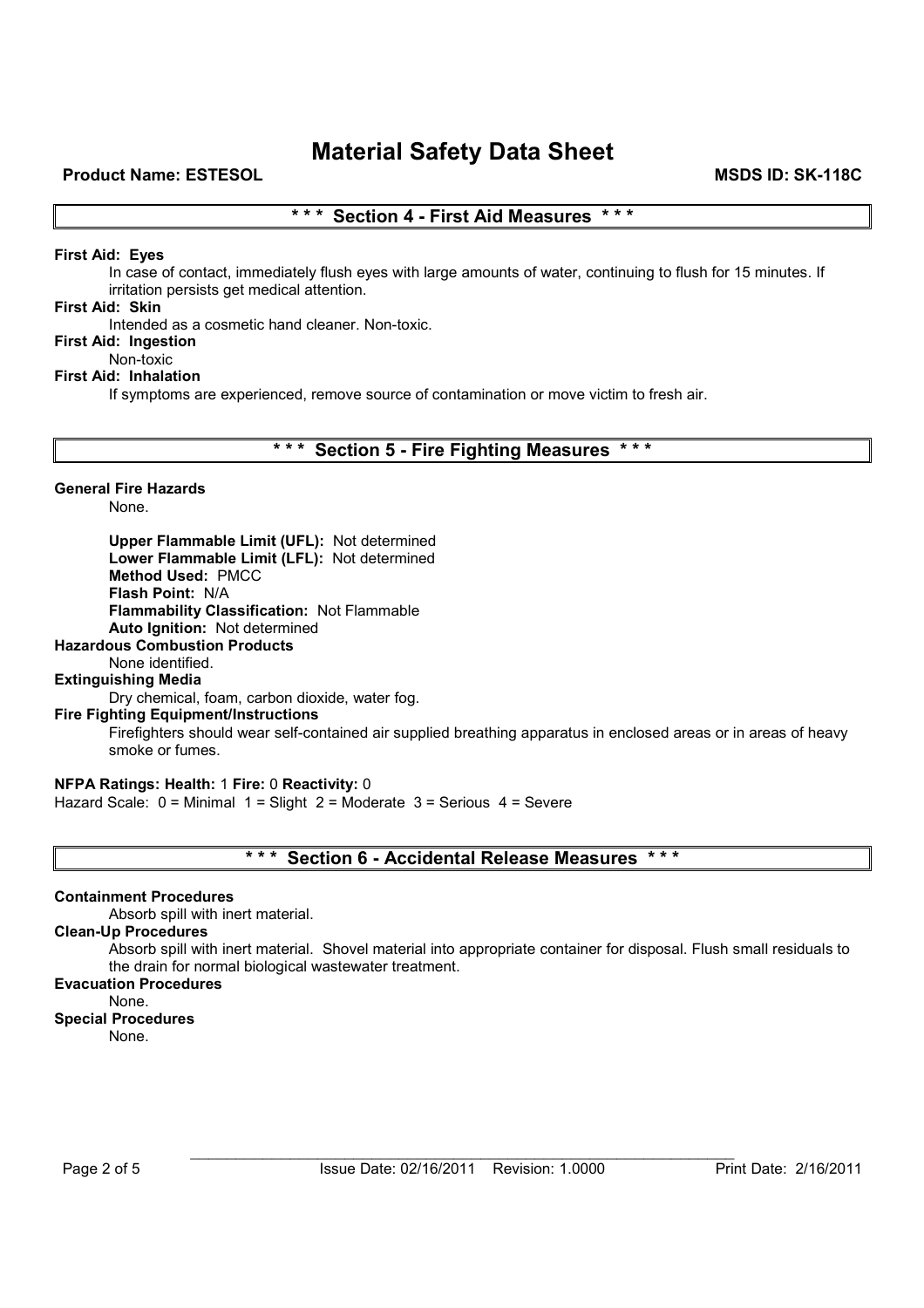### \*\*\* Section 7 - Handling and Storage \*\*\*

#### Handling Procedures

Keep container closed. See container label for proper use.

### Storage Procedures

Avoid storage in extreme heat or cold.

### \* \* \* Section 8 - Exposure Controls / Personal Protection \* \* \*

#### Exposure Guidelines

### A: General Product Information

FDA regulated. For OSHA workplace hazards, investigate and read and understand component MSDS's before manufacturing.

#### B: Component Exposure Limits

No information is available.

#### Engineering Controls

### None necessary.

### PERSONAL PROTECTIVE EQUIPMENT

Personal Protective Equipment: Eyes/Face

#### Avoid eye contact. Personal Protective Equipment: Skin

None.

### Personal Protective Equipment: Respiratory

Not required for product end use.

### Personal Protective Equipment: General

Obey reasonable safety precautions and practice good housekeeping.

### \*\*\* Section 9 - Physical & Chemical Properties \*\*\*

| <b>Appearance:</b> Clear green             |                                            | <b>Odor:</b> Aromatic |
|--------------------------------------------|--------------------------------------------|-----------------------|
|                                            |                                            |                       |
| <b>Physical State:</b> Liquid              |                                            | $pH: 5.0 - 6.0$       |
| Vapor Pressure: Not established            | Vapor Density: < 26 mm Hg                  |                       |
| Boiling Point: >212° F                     | Melting Point: $32^{\circ}$ F              |                       |
| <b>Solubility (H2O):</b> Miscible in water | <b>Specific Gravity:</b> 1.02 $q$ / $cc^3$ |                       |
| <b>Evaporation Rate: &lt;1</b>             | <b>Flash Point: N/A</b>                    |                       |

### \* \* \* Section 10 - Chemical Stability & Reactivity Information \* \* \*

#### Chemical Stability

Stable under usual application conditions. Chemical Stability: Conditions to Avoid None. Incompatibility None identified. Hazardous Decomposition None identified.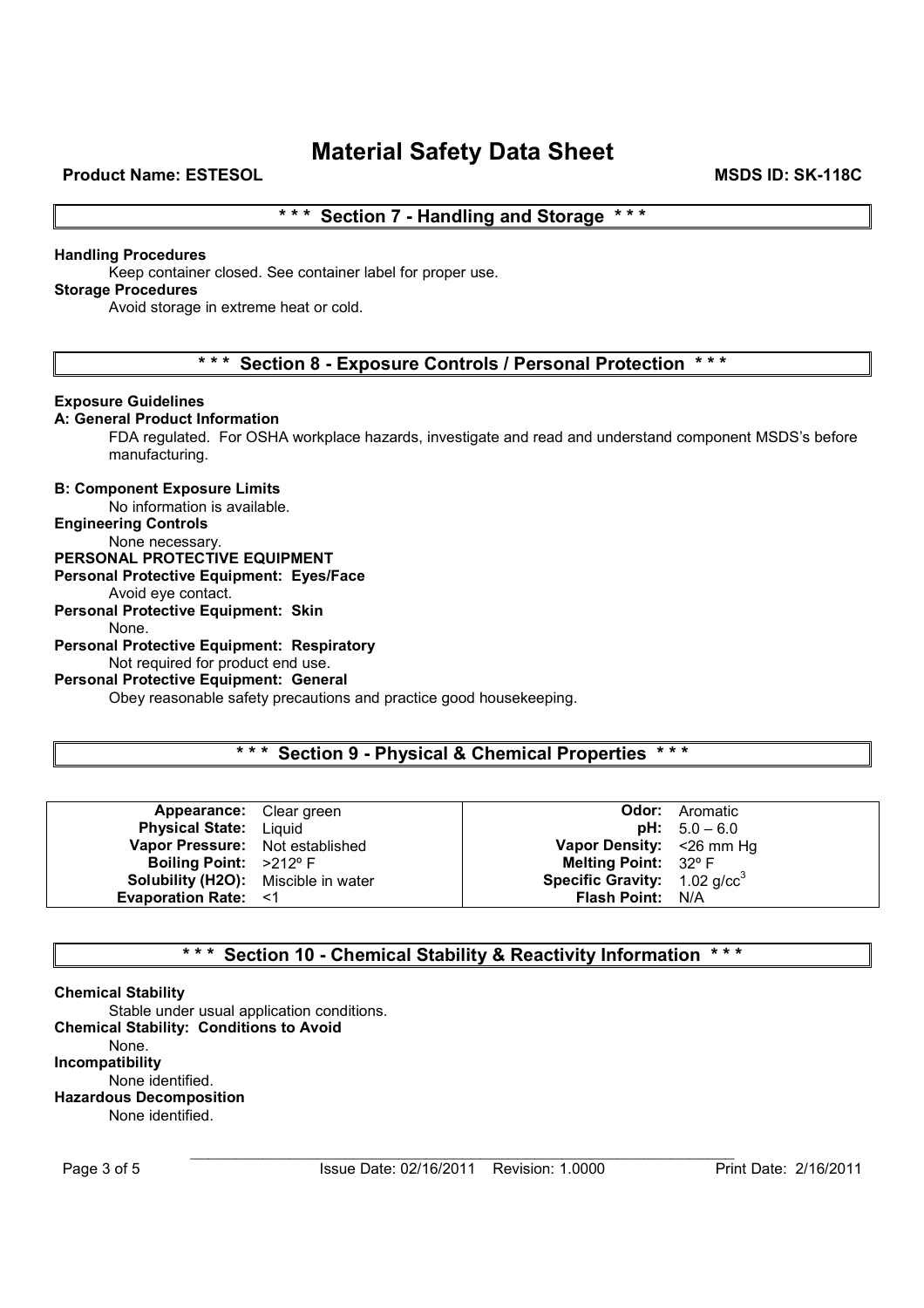### Product Name: ESTESOL MSDS ID: SK-118C

#### Hazardous Polymerization

Hazardous polymerization will not occur.

### \*\*\* Section 11 - Toxicological Information \*\*\*

Acute and Chronic Toxicity A: General Product Information None. B: Acute Toxicity-LD50/LC50 No LD50/LC50's are available for this product's components. **Carcinogenicity** A: General Product Information Not listed by ACGIH, IARC, NIOSH, NTP OR OSHA. B: Component Carcinogenicity No information is available.

Other Toxicological Information

None.

### \*\*\* Section 12 - Ecological Information \*\*\*

#### **Ecotoxicity**

A: General Product Information

No information available.

B: Component Analysis - Ecotoxicity - Aquatic Toxicity

### No information available,

Environmental Fate

No information available.

### \*\*\* Section 13 - Disposal Considerations \*\*\*

#### US EPA Waste Number & Descriptions

### A: General Product Information

Controlled release of diluted product into a biological wastewater treatment plant.

### B: Component Waste Numbers

No EPA Waste Numbers are applicable for this product's components.

Disposal Instructions

Dispose of waste material according to Local, State, Federal, and Provincial Environmental Regulations.

### \*\*\* Section 14 - Transportation Information \*\*\*

#### International Transportation Regulations

This product is not regulated as a hazardous material by the United States (DOT) or Canadian (TDG) transportation regulations.

### \*\*\* Section 15 - Regulatory Information \*\*\*

#### US Federal Regulations

#### A: General Product Information

Not subject to TSCA regulation. Regulated as a personal use cosmetic by FDA.